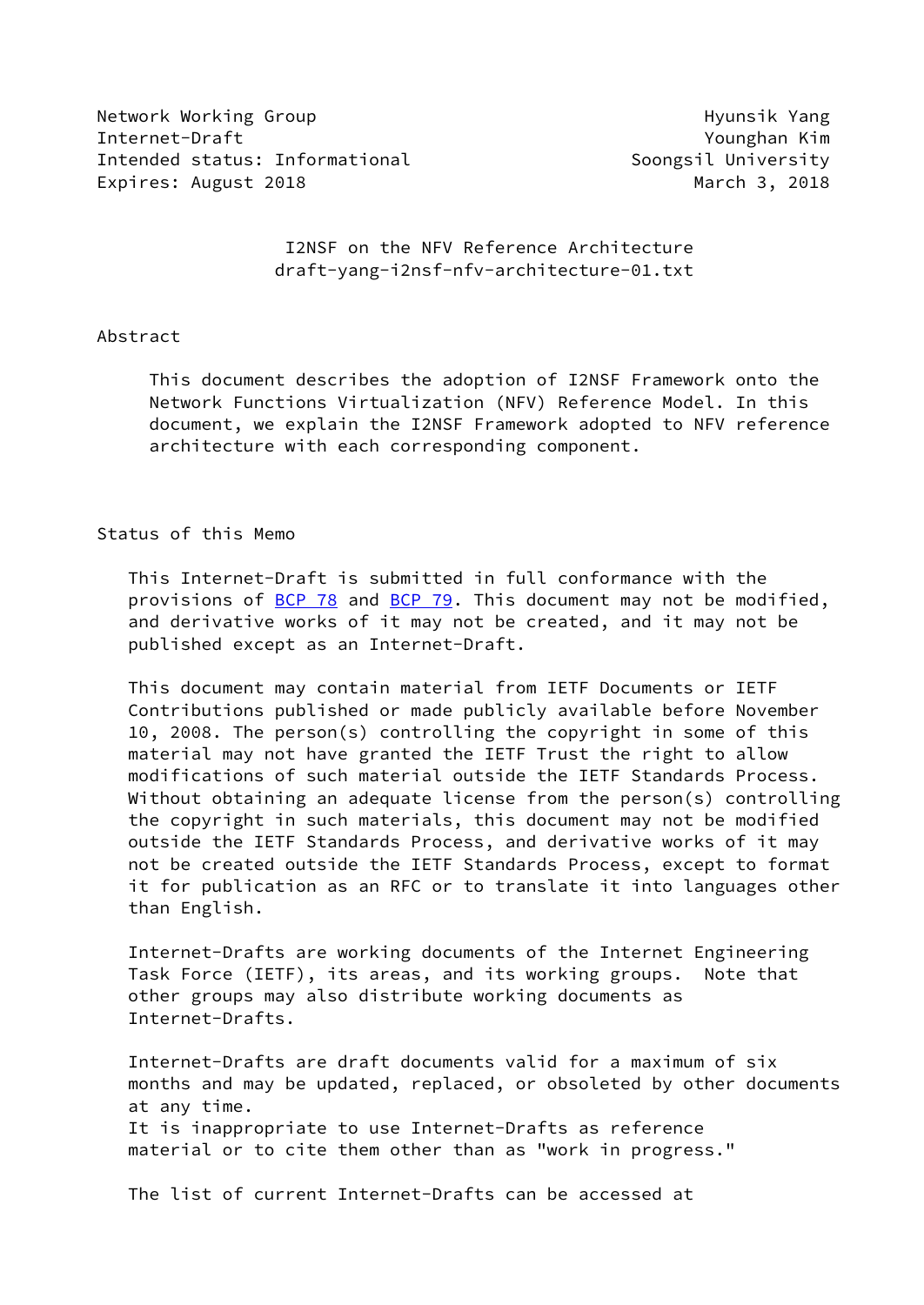Internet-Draft [draft-yang-i2nsf-nfv-architecture-01](https://datatracker.ietf.org/doc/pdf/draft-yang-i2nsf-nfv-architecture-01) March 2018

 The list of Internet-Draft Shadow Directories can be accessed at <http://www.ietf.org/shadow.html>

This Internet-Draft will expire on August 8 2018.

Copyright Notice

 Copyright (c) 2018 IETF Trust and the persons identified as the document authors. All rights reserved.

This document is subject to **[BCP 78](https://datatracker.ietf.org/doc/pdf/bcp78)** and the IETF Trust's Legal Provisions Relating to IETF Documents [\(http://trustee.ietf.org/license-info](http://trustee.ietf.org/license-info)) in effect on the date of publication of this document. Please review these documents carefully, as they describe your rights and restrictions with respect to this document. Code Components extracted from this document must include Simplified BSD License text as described in Section 4.e of the **[Trust Legal Provisions](https://trustee.ietf.org/license-info)** and are provided without warranty as described in the Simplified BSD License.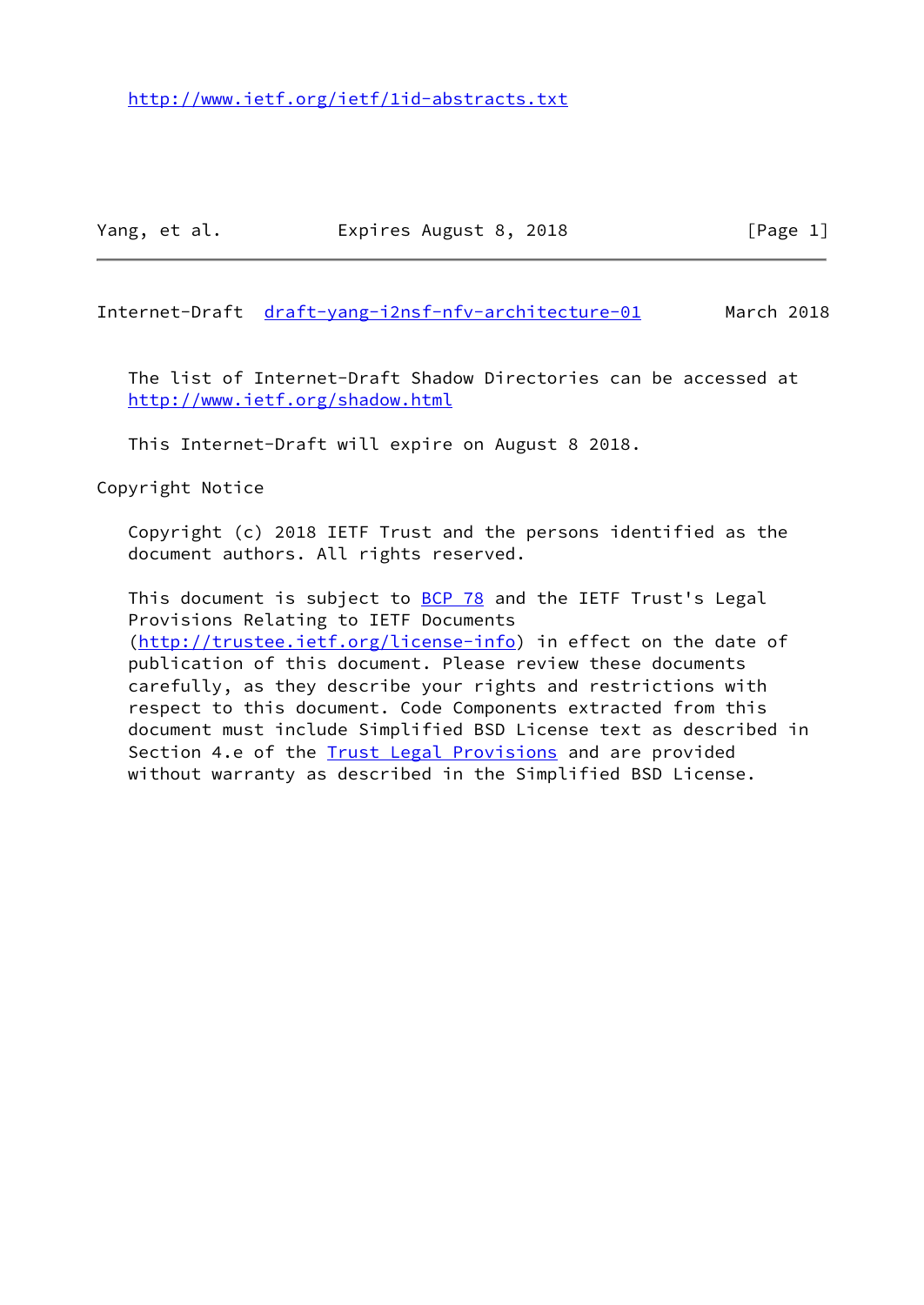| Yang, | et al. |
|-------|--------|
|       |        |

# Expires August 3, 2018 [Page 2]

|  | Internet-Draft draft-yang-i2nsf-nfv-architecture-01 | March 2018 |
|--|-----------------------------------------------------|------------|
|  |                                                     |            |

# Table of Contents

| 2. I2NSF framework onto the NFV Reference Model  4 |
|----------------------------------------------------|
|                                                    |
|                                                    |
|                                                    |
|                                                    |
|                                                    |
| 2.4.2. NSF-Facing Interface 8                      |
|                                                    |
|                                                    |
|                                                    |
|                                                    |
|                                                    |
|                                                    |
|                                                    |
| 6.                                                 |
| 7.                                                 |
|                                                    |
|                                                    |
|                                                    |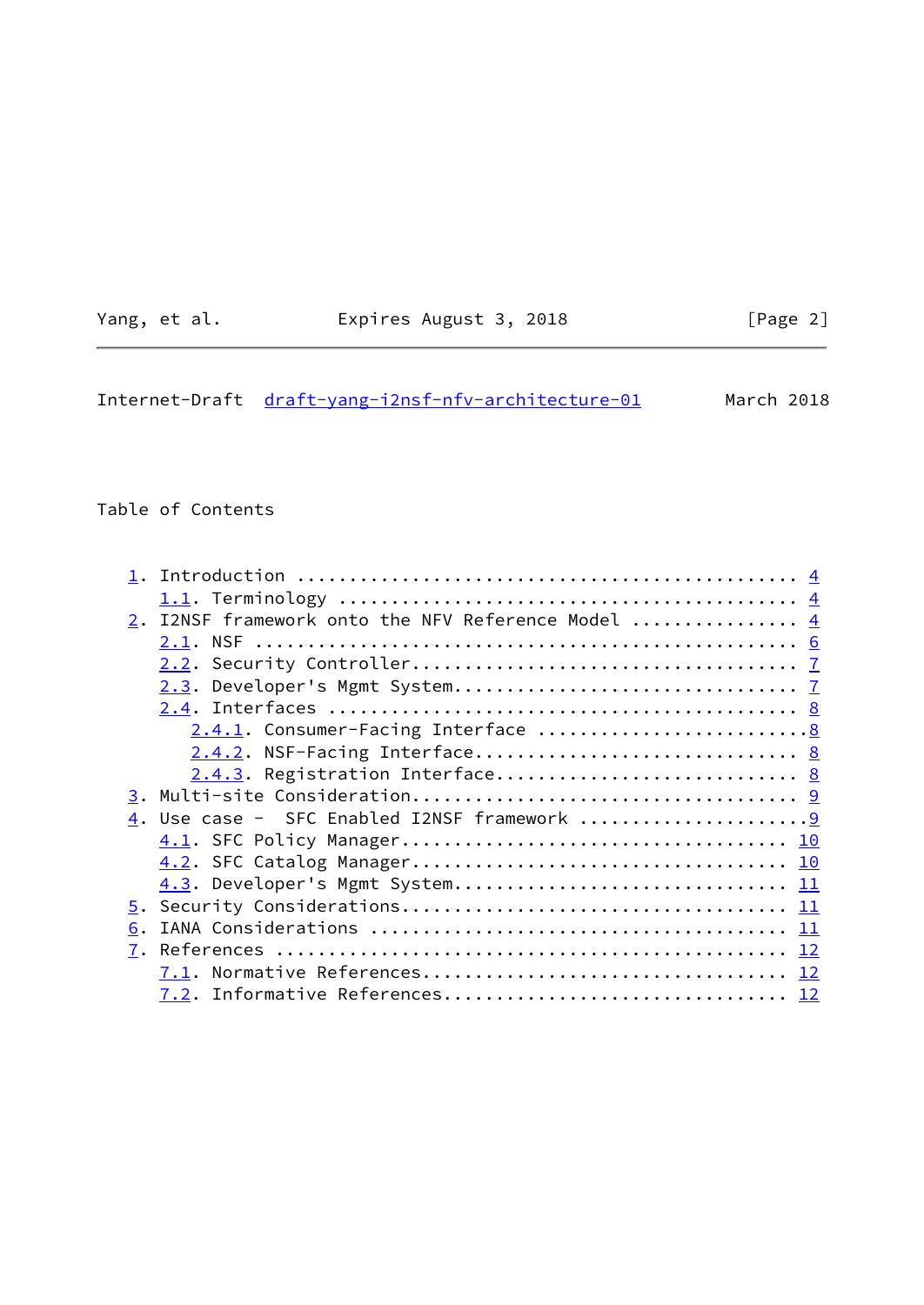Yang, et al. Expires August 3, 2018 [Page 3]

<span id="page-3-0"></span>Internet-Draft [draft-yang-i2nsf-nfv-architecture-01](https://datatracker.ietf.org/doc/pdf/draft-yang-i2nsf-nfv-architecture-01) March 2018

## 1. Introduction

 The goal of I2NSF is to define a set of software interfaces and components for controlling and monitoring aspects of physical and virtual NSFs, enabling clients to specify rules set. To enable I2NSF environment, I2NSF framework not only considers physical infrastructure but also considers the NFV environment since NSF may be provided by virtualized infrastructure as a vnfs. Especially, I2NSF applicability document [\[i2NSF-applicability](#page-12-3)] describes the applicability of interface to Network Security Functions(I2NSF) to network-based security services in NFV environment. Although it explains how I2NSF provides security service in NFV environment, it doesn't consider how I2NSF framework adopted onto the NFV reference architecture.

 Therefore, we explain the I2NSF framework adopted to NFV reference architecture with each corresponding component.

# <span id="page-3-1"></span>[1.1](#page-3-1). Terminology

 The key words "MUST", "MUST NOT", "REQUIRED", "SHALL", "SHALL NOT", "SHOULD", "SHOULD NOT", "RECOMMENDED", "MAY", and "OPTIONAL" in this document are to be interpreted as described in [RFC-2119 \[RFC2119](https://datatracker.ietf.org/doc/pdf/rfc2119)].

 This document uses the terminology described in [i2nsf framework],[[i2nsf-terminology\]](#page-12-4), [i2nsf-applicability], [etsi-gs-nfv- 003] and [\[nsf-triggered-steering](#page-12-5)].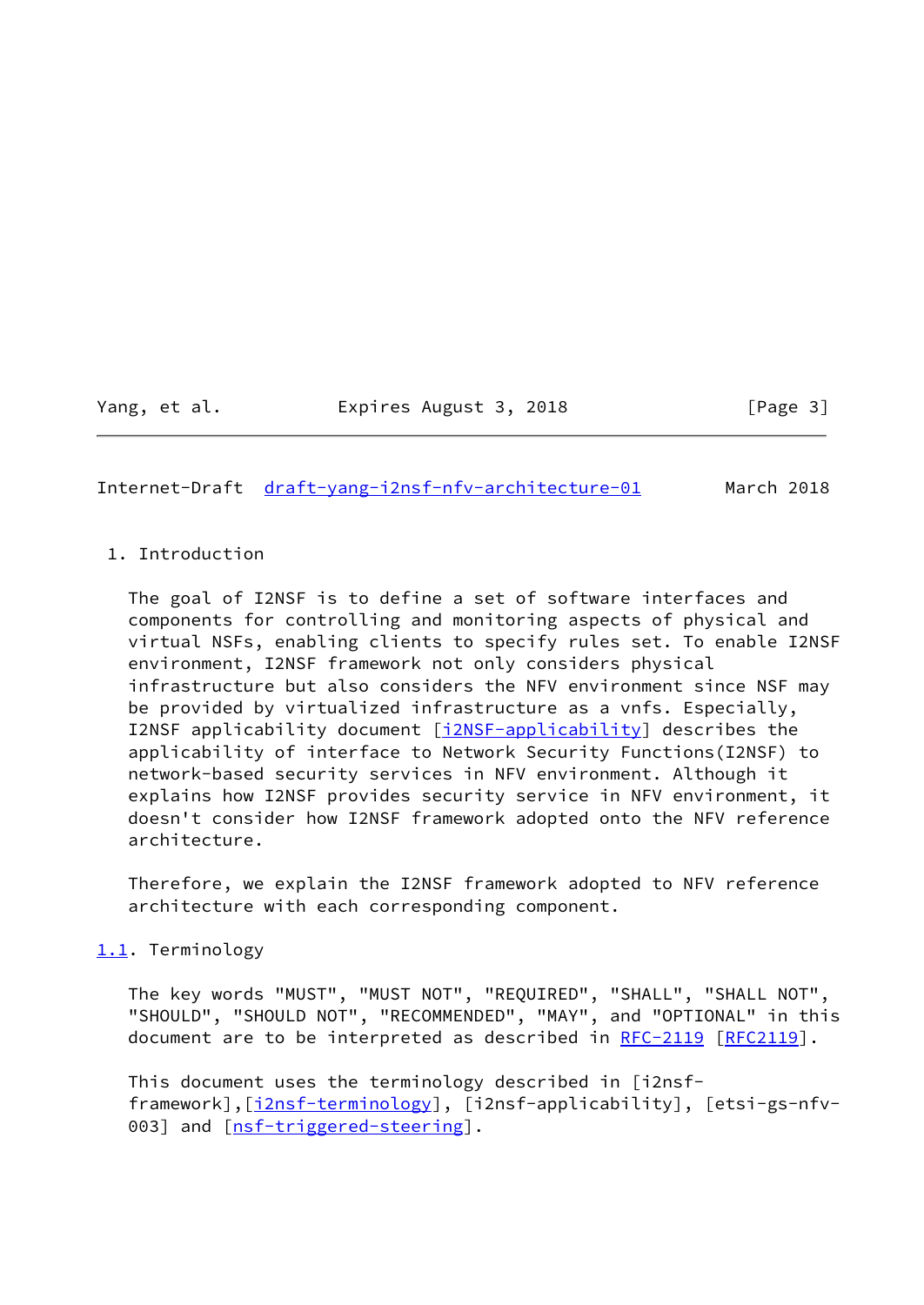2. I2NSF framework onto the NFV Reference Model

 The European Telecommunications Standards Institute (ETSI) defined the components for the basic NFV architecture including the NFV Infrastructure (NFVI), VNF Manager (VNFM), Virtualization Infrastructure Manager (VIM), and NFV Orchestrator (NFVO). [etsi-gs nfv-003] NFVI provides the virtual resources, such as VM and virtual network, used to create, update, and delete VNFs running applications. VNFs are implemented through software virtualization techniques running over the NFVI.

 Virtualized Infrastructure Manager (VIM) has a function for controlling and managing the NFVI compute, storage and network resources, within one operator's infrastructure sub-domain. It also collects and forwards performance measurements and events.

| [Page 4]<br>Expires August 3, 2018<br>Yang, et al. |  |
|----------------------------------------------------|--|
|----------------------------------------------------|--|

Internet-Draft [draft-yang-i2nsf-nfv-architecture-01](https://datatracker.ietf.org/doc/pdf/draft-yang-i2nsf-nfv-architecture-01) March 2018

 VNFM manages the VNF lifecycle. When a VNF is created, the VNFM manages the VNF instance in the lifecycle, and the VNFM performs several actions such as software update/modification, monitoring data collection - a fault event in the VNF, and instance termination. According to definition of ETSI, the VNFM is divided into Generic VNFM and Specific VNFM. When the VNFs have their specific methods for provisioning and lifecycle management, a specific VNFM required.

In the I2NSF framework [\[i2nsf-framework](#page-12-6)], they defined several components such as NSF, Security controller and Developer's Mgmt System. To adopt these components to the NFV reference architecture, each component should be classified based on functionality. According to component functionality, it would correspond to NFV reference architecture components as Figure 1.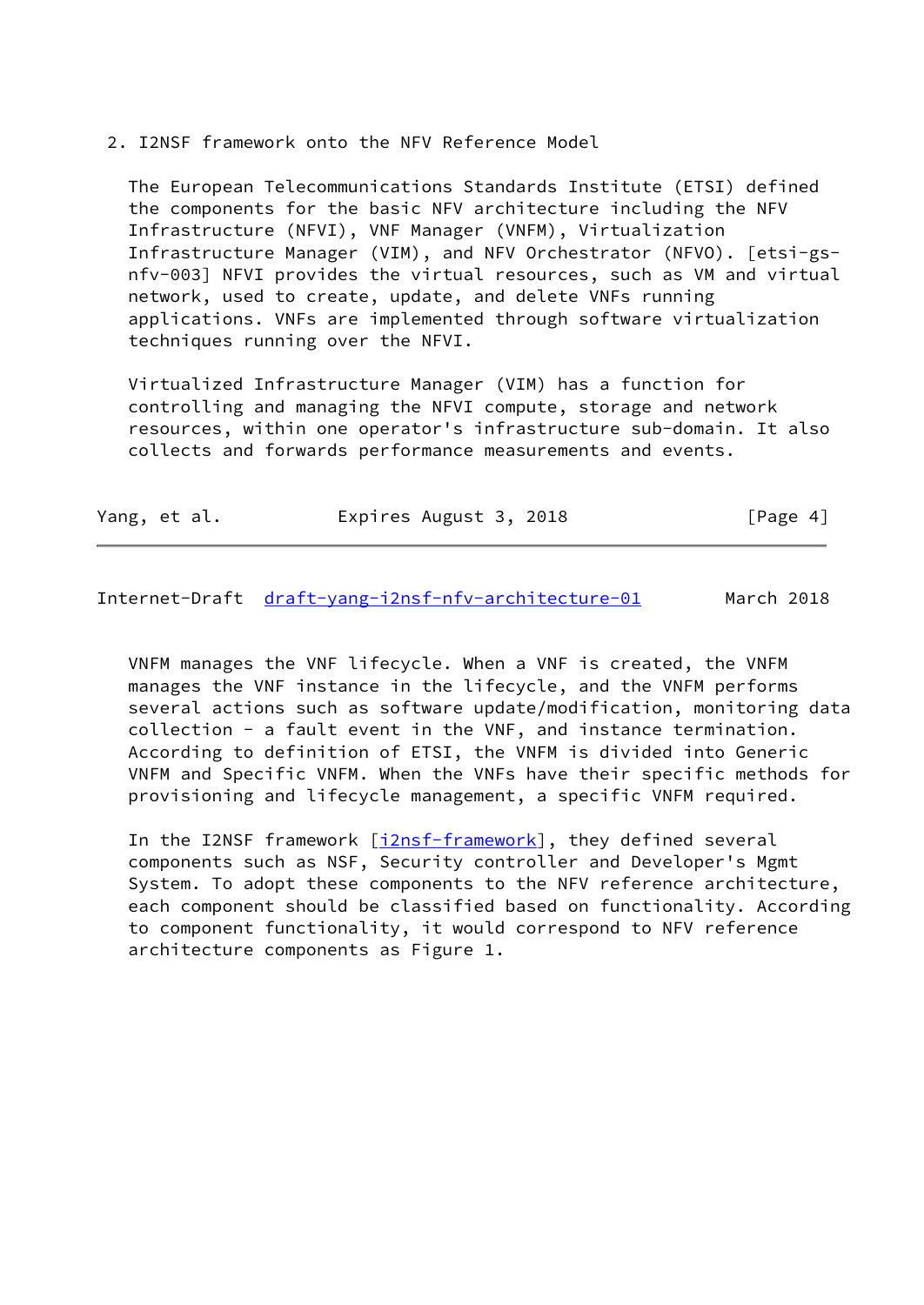Yang, et al. Expires August 3, 2018

 $[Page 5]$ 

#### <span id="page-5-0"></span>Internet-Draft draft-yang-i2nsf-nfv-architecture-01 March 2018

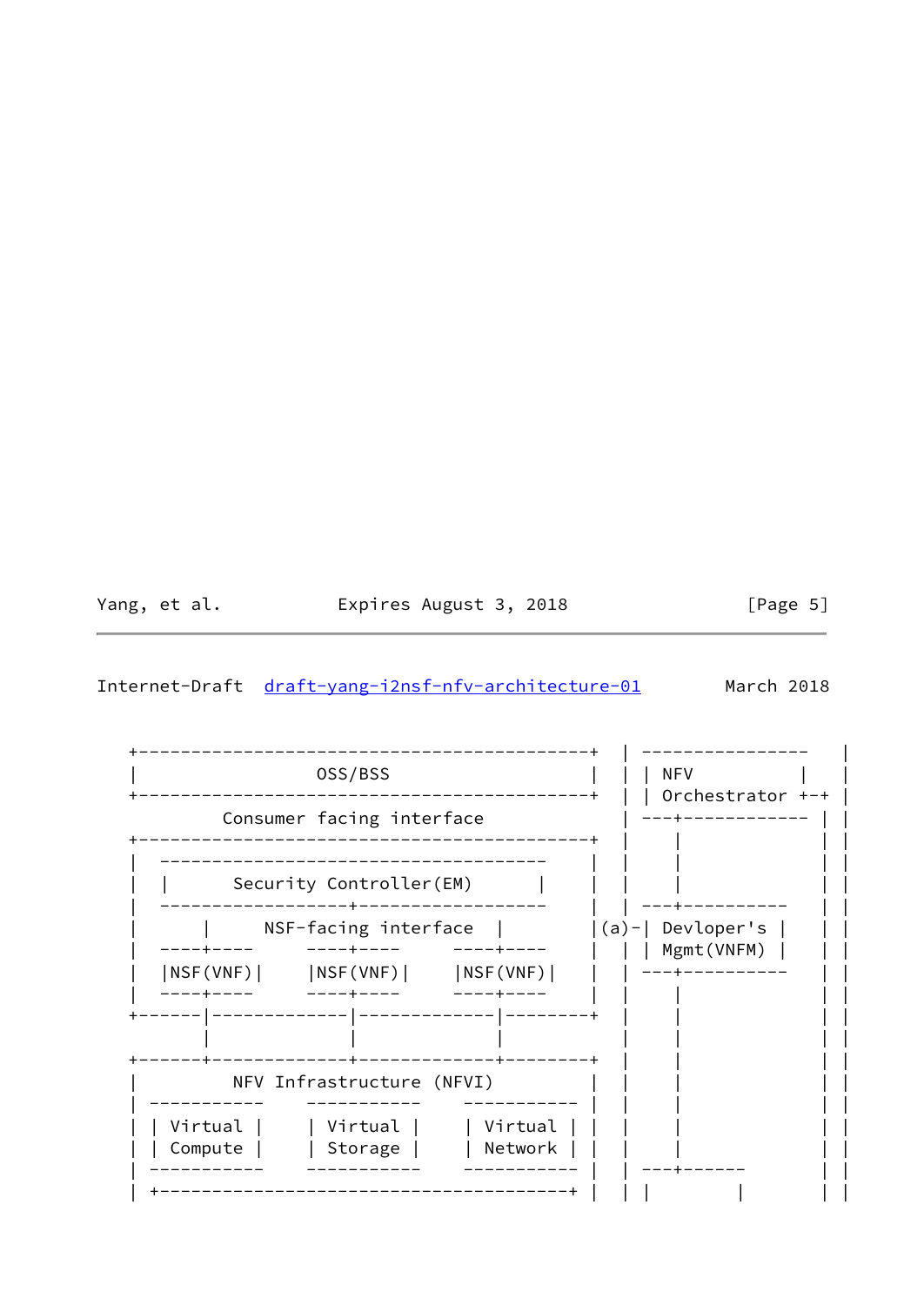

(a)= Registration interface

Figure 1. I2NSF architecture on NFV reference architecture

#### <span id="page-6-0"></span>[2.1](#page-6-0). NSF

Network Security Function is one of the security service functions.

 In the ETSI reference architecture, VNF(Virtual Network Function)is the network functions which provide specific service.

Therefore, NSF corresponds to the VNF in NFV reference architecture.

| Yang, et al. | Expires August 3, 2018 | [Page 6] |
|--------------|------------------------|----------|
|              |                        |          |

<span id="page-6-2"></span>Internet-Draft [draft-yang-i2nsf-nfv-architecture-01](https://datatracker.ietf.org/doc/pdf/draft-yang-i2nsf-nfv-architecture-01) March 2018

#### <span id="page-6-1"></span>[2.2](#page-6-1). Security Controller

 According to I2NSF framework, the security controller has a role which translate policy according to user's request and delivers low level policy to NSFs(manages NSF). It also collects NSF capability from developer's Mgmt System. Based on this information, the security controller forwards policy to NSF.

 In the NFV reference architecture, EM has a role that it may be aware of virtualization and collaborate with the VNF Manager to perform those functions that require exchanges of information regarding the NFVI Resources associated with the VNF. EM performs typical management functionality for one or several VNFs.

 Therefore, the Security controller corresponds to Element management since it should provide the function which controls NSF and policy.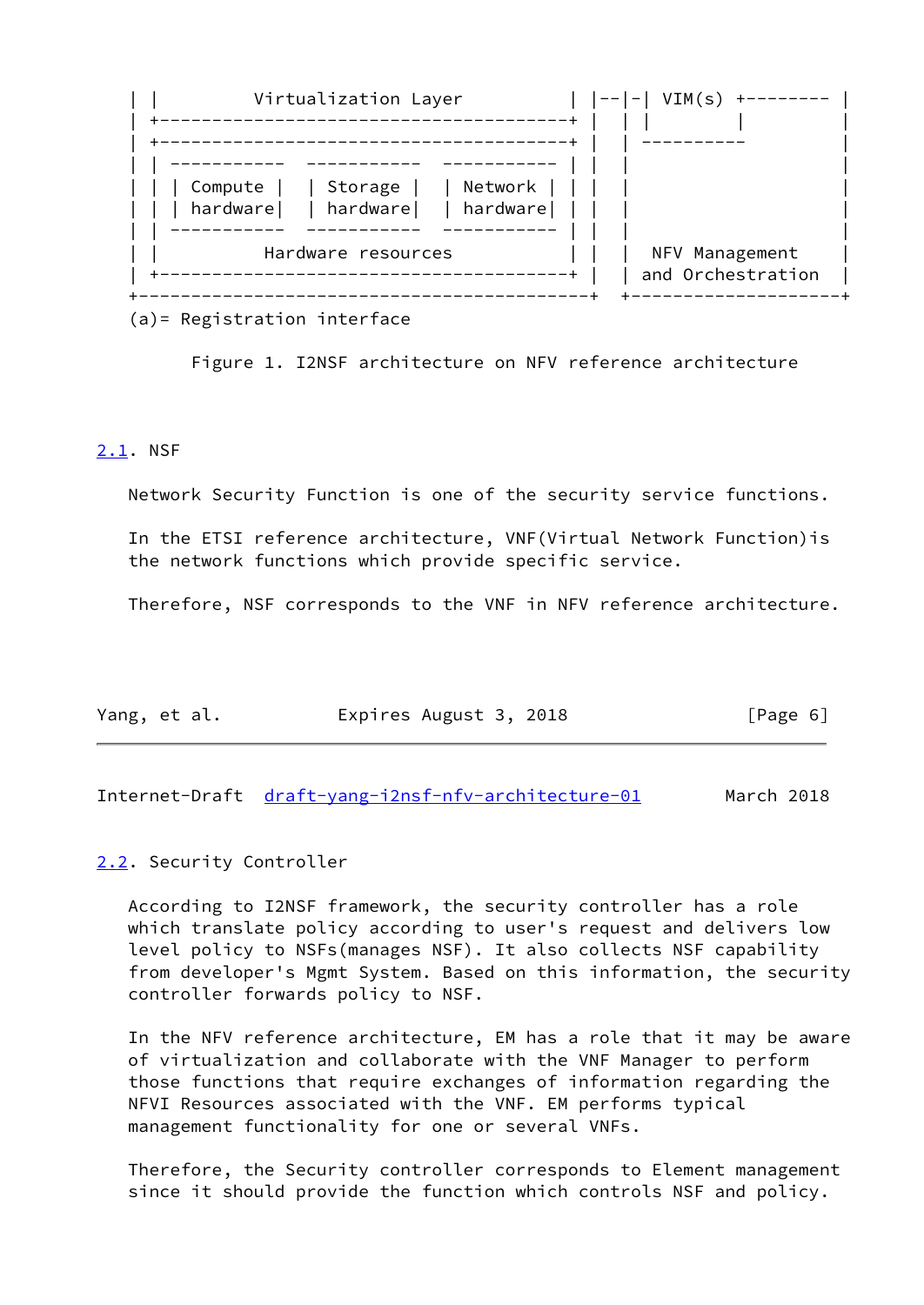In the case of a distributed security controller model, an interface which is used to communicate between controllers should also be considered.

<span id="page-7-0"></span>[2.3](#page-7-0). Developer's Mgmt System

 According to the definition of I2NSF Registration Interface, Developer's Mgmt system registers NSF which can be provided by specific vendor. Developer's Mgmt system also can be one of the vendors too.

 In the NFV reference architecture, VNFM manages the VNF lifecycle. It also performs several actions such as software update, monitoring and fault management. Generally, generic VNFM means that only one VNFM handle all of the VNF in the NFV environment. However, if additional VNFMs are required for management of specific VNFs, additional VFNMs can be defined as specific VNFMs.

 Therefore, if Developer's Mgmt System manages the NSF lifecycle, it can logically correspond to a specific VNFM.

Yang, et al. Expires August 3, 2018 [Page 7]

<span id="page-7-2"></span>Internet-Draft [draft-yang-i2nsf-nfv-architecture-01](https://datatracker.ietf.org/doc/pdf/draft-yang-i2nsf-nfv-architecture-01) March 2018

<span id="page-7-1"></span>[2.4](#page-7-1). Interfaces

2.4.1. Consumer-Facing Interface

 The Consumer-Facing Interface is an interface for communication between the User and the Security Controller. It is used to enable different users of a given I2NSF system to define, manage, and monitor security policies for specific flows within an administrative domain.

In the NFV reference architecture, OSS is Operational Support Systems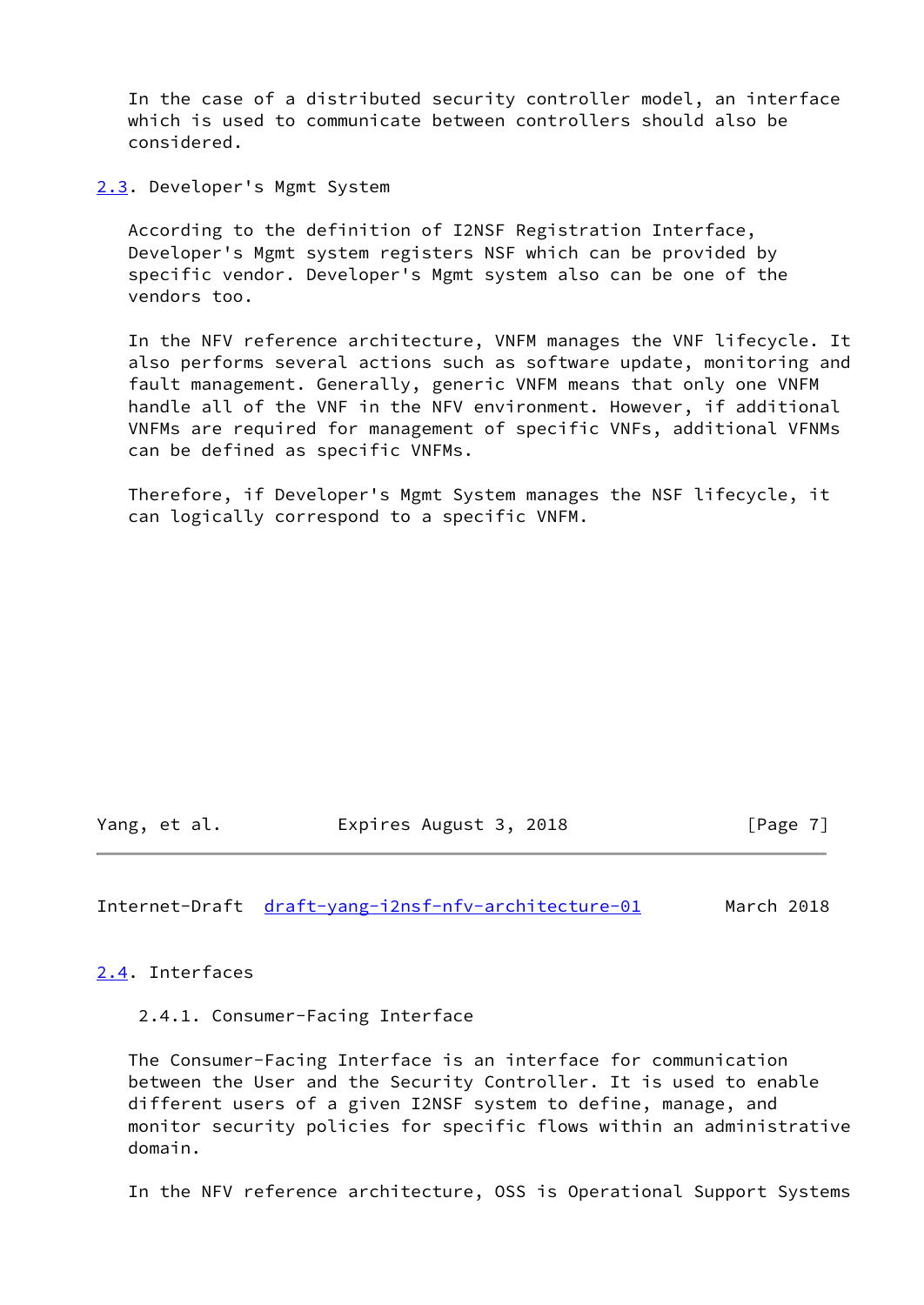and BSS stands for Business Support Systems. OSS/BSS support the system which relates to infra management such as billing, order and metering.

 Although an interface is not defined between User and EM in the NFV reference architecture, Consumer-Facing interface can be deployed between user and EM.

## 2.4.2. NSF-Facing Interface

 The NSF-Facing Interface is an interface for communication between Security Controller and NSF. It is used to specify and monitor flow based security policies enforced by one or more NSFs.

 In the NFV reference architecture, Software Architecture (SWA)-4 Interface is defined. The interface SWA-4 is used by the EM to communicate with a VNF. This management interface is used for the runtime management of the VNF according to the Fulfillment, Assurance,and Billing and FCAPS(Fault, Configuration, Accounting, Performance, Security) network management models and frameworks.

Therefore, NSF-Facing Interface corresponds to the SWA-4 interface.

# 2.4.3. Registration Interface

 Registration Interface is used to register NSF from Developer's Mgmt System to the security controller. An NSF's capabilities can either be pre-configured or retrieved dynamically through the I2NSF Registration Interface.

| Yang, et al. | Expires August 3, 2018 |  | [Page 8] |
|--------------|------------------------|--|----------|
|--------------|------------------------|--|----------|

<span id="page-8-0"></span>Internet-Draft [draft-yang-i2nsf-nfv-architecture-01](https://datatracker.ietf.org/doc/pdf/draft-yang-i2nsf-nfv-architecture-01) March 2018

 Above, this document mentioned that, the Developer's Mgmt System handles the NSF life cycle and this interface corresponds to Ve-Vnfm which is defined in the NFV reference architecture. Ve-Vnfm is defined as IFA008 in ETSI document. IFA008 composed of two interfaces. One is Ve-Vnfm-em, another is Ve-Vnfm-VNF. If security controller is deployed as an EM, then the registration interface corresponds to Ve-Vnfm-em.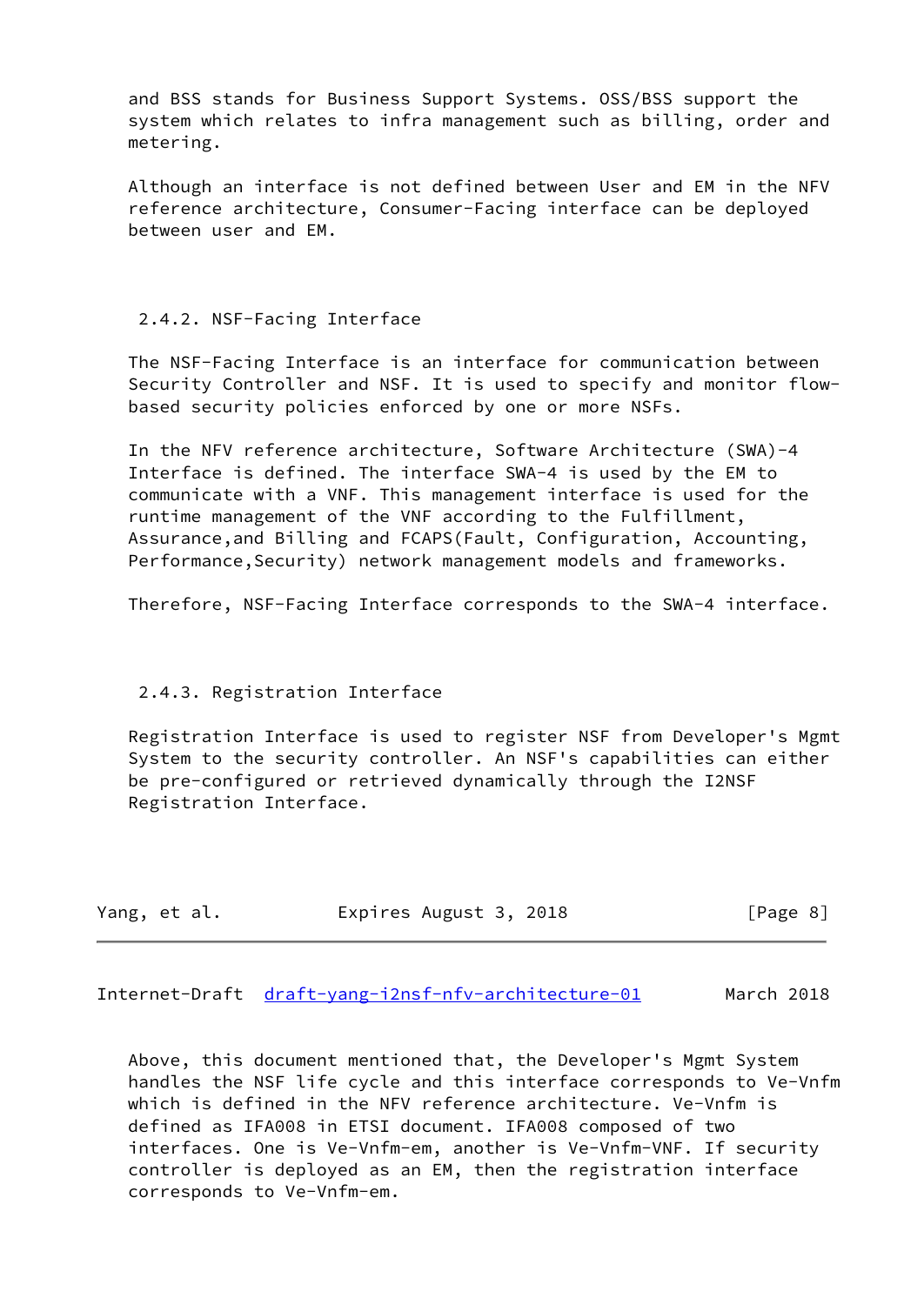#### 3. Multi-site Consideration

 In the above section, we described how the I2NSF framework is adopted to NFV architecture in single-site. From a perspective of NFV, when security functions are deployed it might be deployed at a single site or multiple sites.

 Basically, I2NSF framework only considers that a single Developer's Mgmt system(VNFM) could manage all the NSFs.

 As a perspective of ETSI reference architecture, when NSFs are deployed at multi-site environment, Developer's Mgmt system(VNFM) could manage all of the NSFs through a single Developer's Mgmt system. Alternatively, it could manage the NSF through multiple Developer's Mgmt systems.

 I2NSF framework only considers a single security controller managing all the NSFs in a domain. This implies that one security controller(EM) should be located at one domain.

 However, as a perspective of ETSI reference architecture, EM usually located at each site and controls VNF which belongs to that site.

 The I2NSF framework should consider security controller placement in a multi-site environment, since there is a conflict between the I2NSF framework and the ETSI NFV reference architecture regarding the placement of security controller(EM).

4. Use case - SFC Enabled I2NSF framework

 In the I2NSF WG, some documents mentioned use cases for cloud based security with forwarding mechanism. Especially SFC enabled I2NSF document [\[nsf-triggered-steering](#page-12-5)] showed the use case which used SFC as a forwarding mechanism. In addition, it defined additional components and extended functionality of components. Therefore, in

| Yang, et al. | Expires August 3, 2018 | [Page 9] |
|--------------|------------------------|----------|
|--------------|------------------------|----------|

<span id="page-9-0"></span>Internet-Draft [draft-yang-i2nsf-nfv-architecture-01](https://datatracker.ietf.org/doc/pdf/draft-yang-i2nsf-nfv-architecture-01) March 2018

 the following section, we explain the details of each component and consider how it corresponds to the NFV reference architecture.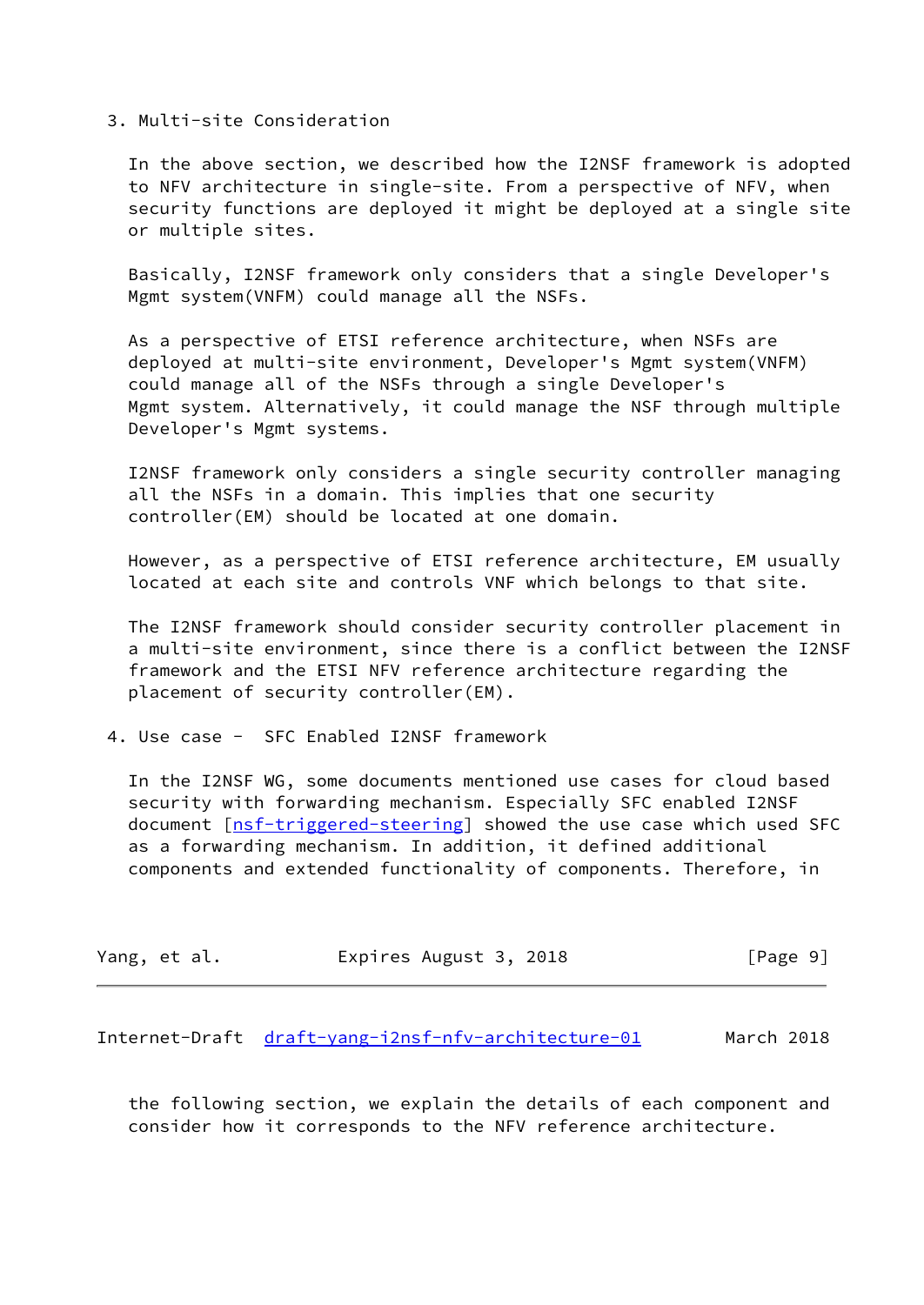## <span id="page-10-0"></span>[4.1](#page-10-0). SFC Policy Manager

 SFC policy manager is a part of the security controller. It is responsible for interpreting a high level policy into a low-level SFC policy, which is given by I2NSF client. It also handles delivery of the interpreted policy to classifiers for security function chaining. Moreover, it also generates an SF forwarding table and distributes the forwarding information to SFF(s).

 In the NFV reference architecture, MANO performs similar functions as the SFC policy manager. More specifically the NFV orchestrator (NFVO) performs on-boarding of new Network Service (NS), VNF-FG(forwarding graph) and VNF Packages. In addition, it manages NS lifecycle (including instantiation, scale-out/in, performance measurements, event correlation and termination).

 Therefore, SFC policy manager corresponds to NFVO. In addition, if SFC policy manager is a part of Security controller, this function should be separated from security controller.

## <span id="page-10-1"></span>[4.2](#page-10-1). SFC Catalog Manager

 SFC catalog manger is a part of the security controller. It is responsible for maintaining the information of every available SF instance such as IP address, supported transport protocol, service name, and load status. Moreover, it should respond to the queries for available SF instances from SFC Policy Manager so as to help to generate a forwarding table entry relevant to a given SFP. It also request Developer's Management System to dynamically instantiate supplementary SF instances to avoid service congestion or the elimination of an existing SF instance to avoid resource waste.

 In the NFV reference architecture, SFC catalog manager corresponds to Element management since information which is related to VNF capability is managed by EM. Moreover, this function is similar to security controller as we explained earlier.

| [Page 10]<br>Expires August 3, 2018<br>Yang, et al. |  |
|-----------------------------------------------------|--|
|-----------------------------------------------------|--|

<span id="page-10-2"></span>Internet-Draft [draft-yang-i2nsf-nfv-architecture-01](https://datatracker.ietf.org/doc/pdf/draft-yang-i2nsf-nfv-architecture-01) March 2018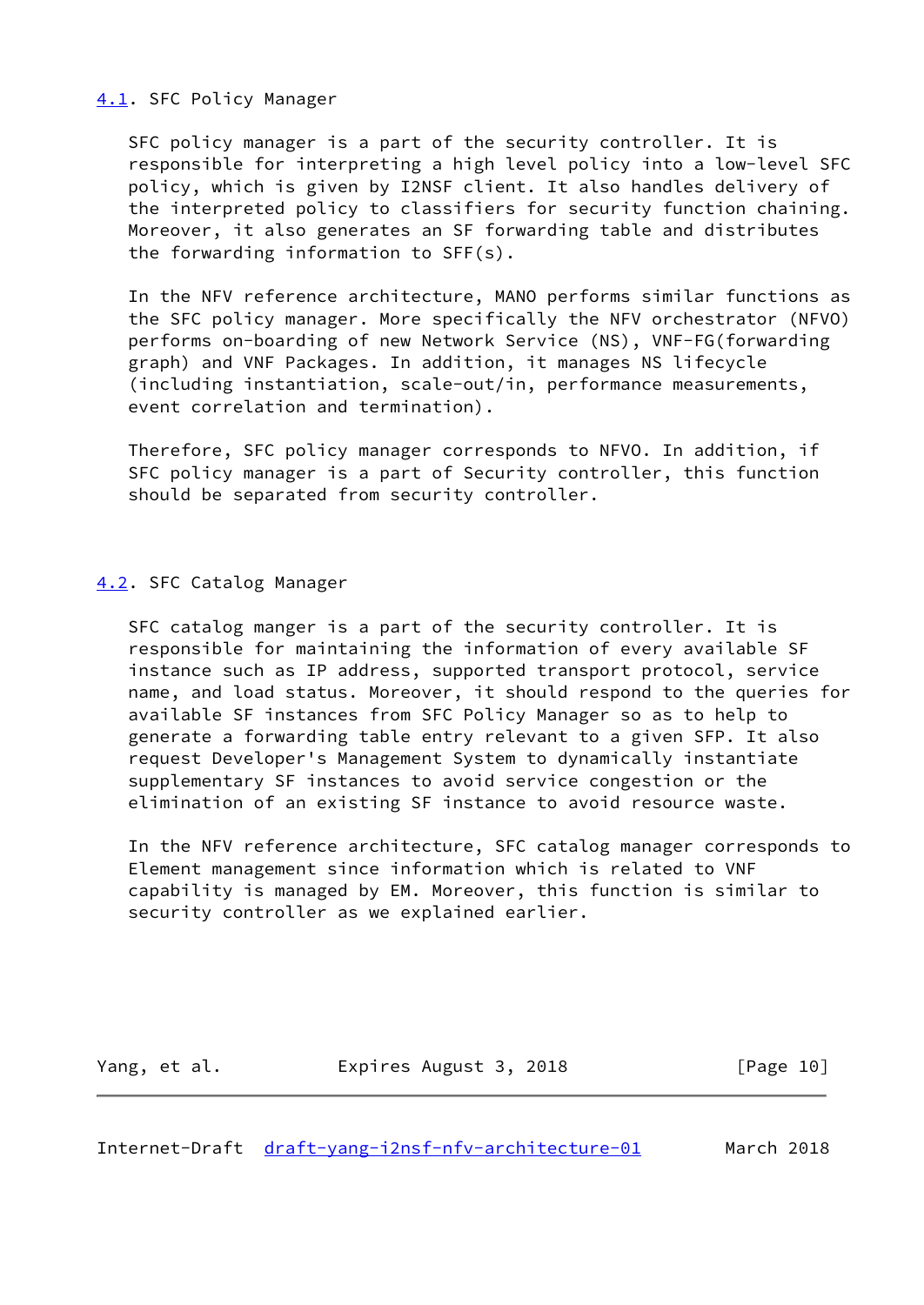## <span id="page-11-0"></span>[4.3](#page-11-0). Developer's Mgmt System

 In the SFC enabled document, the function of Developer's Mgmt system is extended. Following the request message from SFC catalog manager, it creates additional SF instances and eliminates some of the SF instances.

 As mentioned above, if Developer's Mgmt system manages the NSF's lifecycle, it corresponds to a specific VNF Manager. VNF life cycle management includes instantiating, creating, provisioning, scaling, monitoring, and termination of VMs in a VNF instance. Therefore, the Developer's Mgmt system corresponds to a specific VNF Manager.

 However, for scaling performed at a network service level, the role of Developer's Mgmt system should extend to the MANOManage and orchestrator).

 SFC catalog manger is a part of the security controller. It is responsible for maintaining the information of every available SF instance such as IP address, supported transport protocol, service name, and load status. Moreover, it should respond to the queries for available SF instances from SFC Policy Manager so as to help to generate a forwarding table entry relevant to a given SFP. It also request Developer's Management System to dynamically instantiate supplementary SF instances to avoid service congestion or the elimination of an existing SF instance to avoid resource waste.

 In the NFV reference architecture, SFC catalog manager corresponds to Element management since information which is related to VNF capability is managed by EM. Moreover, this function is similar to security controller as we explained earlier.

5. Security Considerations

N/A

6. IANA Considerations

This document has no IANA actions.

Yang, et al. Expires August 3, 2018 [Page 11]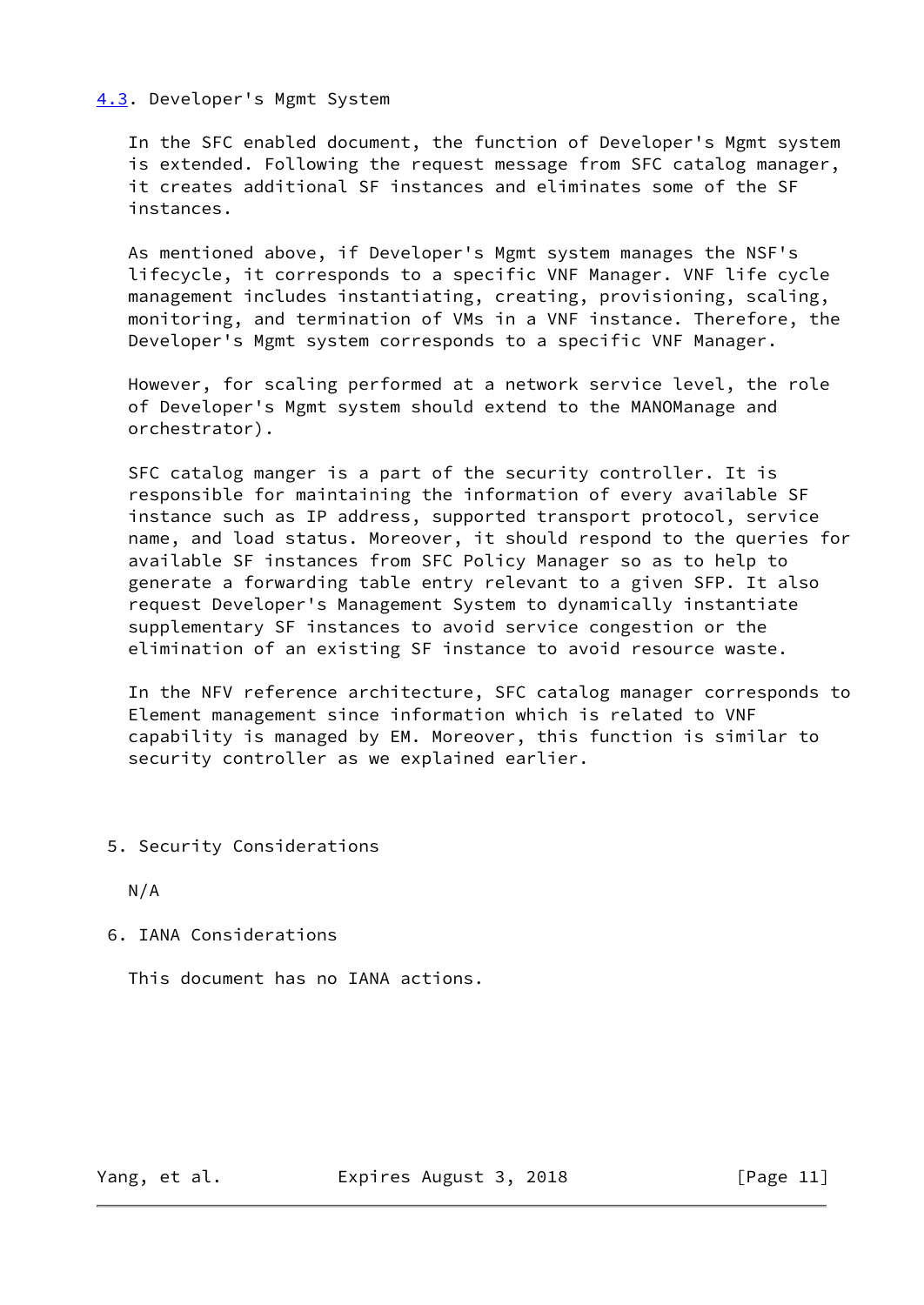<span id="page-12-0"></span>7. References

<span id="page-12-1"></span>[7.1](#page-12-1). Normative References

<span id="page-12-6"></span>[i2nsf-framework]

 Lopez, D., Lopez, E., Dunbar, L.,Strassner, J., and R. Kumar, "Framework for Interface to Network Security Functions", draft-ietf-i2nsf-framework-07 (work in progress) ,August 2017.

<span id="page-12-4"></span>[i2nsf-terminology]

 Hares, S., Strassner, J., Lopez, D., Xia, L., and H. Birkholz, "Interface to Network Security Functions (I2NSF) Terminology",[draft-ietf-i2nsf-terminology-04](https://datatracker.ietf.org/doc/pdf/draft-ietf-i2nsf-terminology-04) (work in progress), July 2017.

[etsi-gs-nfv-003]

 ETSI NFV ISG, "Network Functions Virtualisation (NFV); Terminology for Main Concepts in NFV", ETSI GS NFV 002 V1.1.1 NFV 002, October 2013, <[http://www.etsi.org/deliver/etsi\\_gs/nfv/001\\_099/002/01.01.](http://www.etsi.org/deliver/etsi_gs/nfv/001_099/002/01.01.01_60/gs_nfv002v010101p.pdf) [01\\_60/gs\\_nfv002v010101p.pdf](http://www.etsi.org/deliver/etsi_gs/nfv/001_099/002/01.01.01_60/gs_nfv002v010101p.pdf)>

#### <span id="page-12-2"></span>[7.2](#page-12-2). Informative References

<span id="page-12-3"></span>[i2NSF-applicability]

 J. Jeong., S. Hyun., T. Ahn., S. Hares., D. Lopez.," Applicability of Interfaces to Network Security Functions to Network-Based Security Services", draft-ietf-i2nsf[applicability-00](https://datatracker.ietf.org/doc/pdf/draft-ietf-i2nsf-applicability-00)(work in progress),October, 2017.

<span id="page-12-5"></span>[nsf-triggered-steering]

 Hyun, S., Jeong, J., Park, J., and S.Hares, "Service Function Chaining-Enabled I2NSF Architecture", draft-hyun [i2nsf-nsf-triggered-steering-03](https://datatracker.ietf.org/doc/pdf/draft-hyun-i2nsf-nsf-triggered-steering-03)(work in progress), July 2017.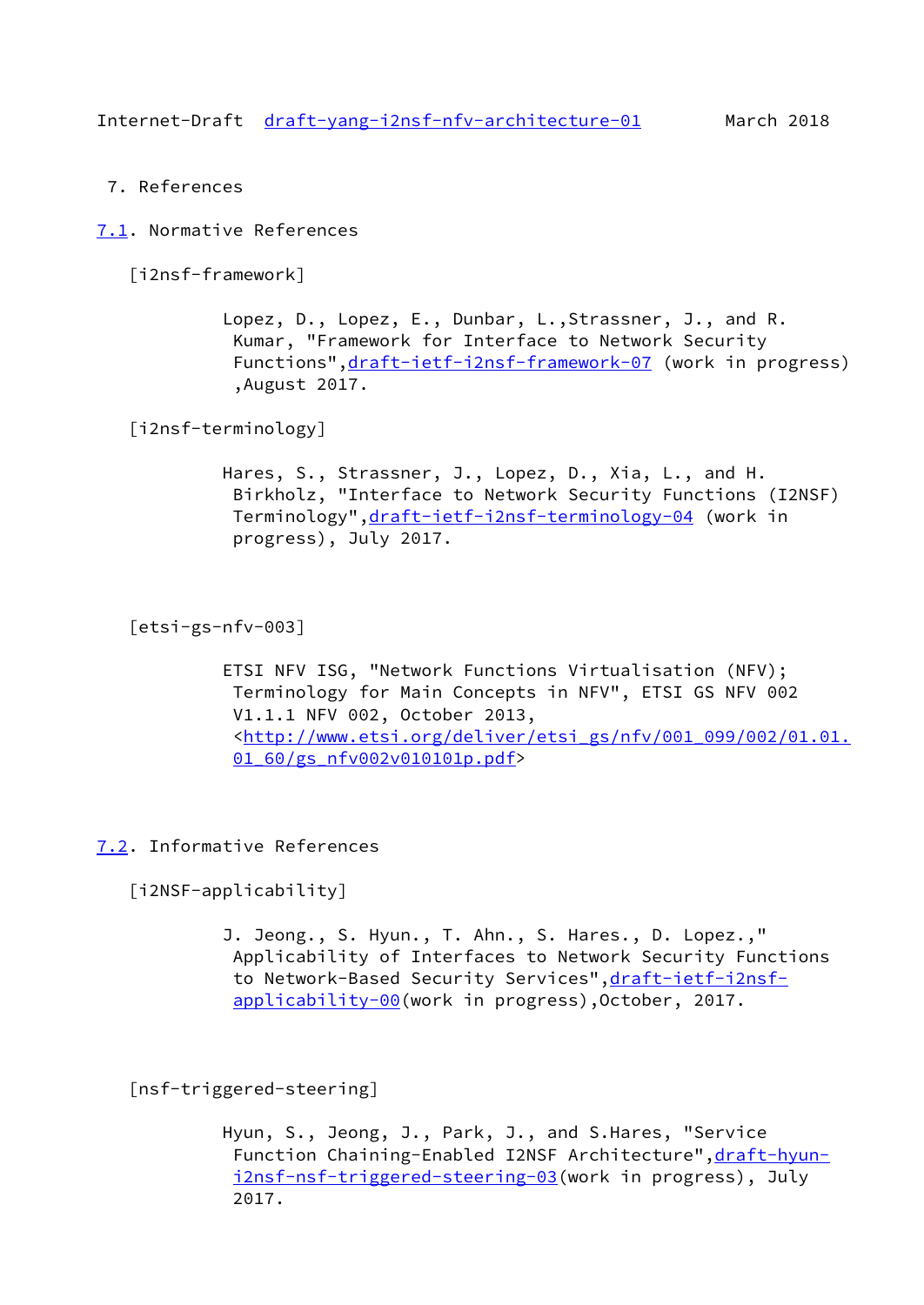# Internet-Draft [draft-yang-i2nsf-nfv-architecture-01](https://datatracker.ietf.org/doc/pdf/draft-yang-i2nsf-nfv-architecture-01) March 2018

Authors' Addresses

 Hyunsik Yang Soongsil University 369, Sangdo-ro, Dongjak-gu, Seoul 156-743, Korea Email: yangun@dcn.ssu.ac.kr

 Younghan Kim Soongsil University 369, Sangdo-ro, Dongjak-gu, Seoul 156-743, Korea Email: younghak@ssu.ac.kr